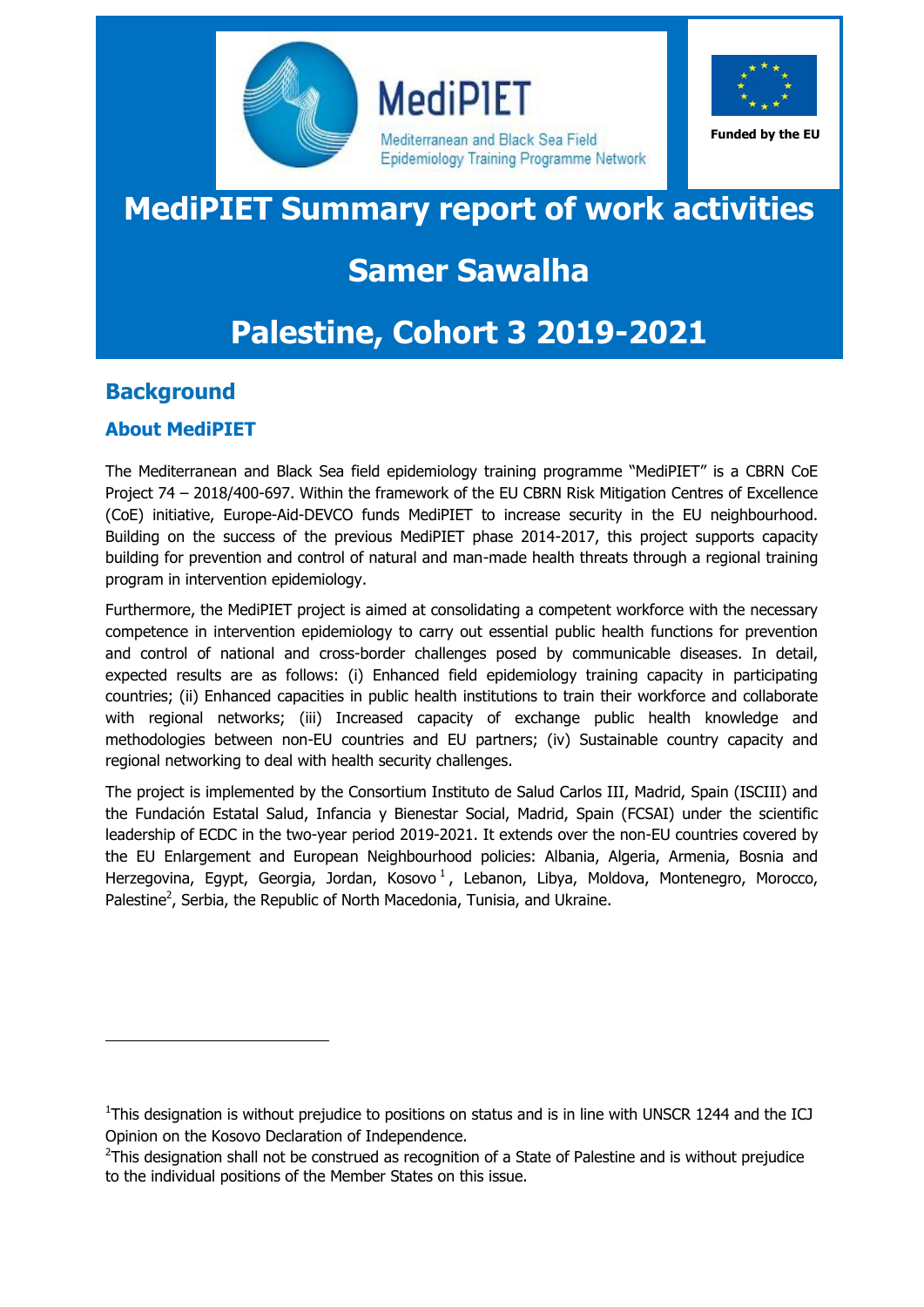#### **Pre-fellowship short biography**

Samer Sawalha is an environmental health scientist and entomologist with a master's degree in Public Health (2001) and in Environmental Science (2000). Before joining the MediPIET fellowship, Samer has been working as the head of the vector control unit in the Palestinian Ministry of Health. During graduate and undergraduate studies and subsequent work he has gained a broad knowledge on the biology of diseases' vectors and their control, legislations and use of pesticides, environmental awareness and sanitation. Samer has participated in many research studies and projects and has many publications in peer-reviewed journals. His studies and training have taken him outside of Palestine, enabling him to interact with and appreciate different cultures.

### **Training site**

In July 2019, Samer Sawalha started his MediPIET fellowship at the Preventive medicine department, Ministry of Health, Ramallah, Palestine.

The Preventive Medicine Department is implementing the epidemiological monitoring system for communicable diseases in Palestine that is capable of early detection, rapid and effective response to epidemics, providing estimates of morbidity and mortality for these diseases, evaluating the results of prevention and control measures, and maintaining a high level of vaccination coverage to keep Palestine free from epidemics. The department's success in controlling infectious diseases include polio, neonatal tetanus, diphtheria, whooping cough, rubella and leprosy although these exist in neighbouring countries.The main tasks of the Preventive Medicine Department includesurveillance of infectious diseases, development of health policies, strategies and systems in the field of control and prevention of communicable and infectious diseases, technical supervision of the implementation of the national vaccination program, development of detailed work guides necessary for the implementation of communicable disease control programmes, and follow up of the public health situation at the international level on the epidemiology of communicable diseases.

### **National supervisor(s): Dr Dia Hjaija**

#### **Scientific coordinator: Dr Iro Evlampidou**

# **Fellowship projects**

### **Surveillance**

## **1. Epidemiological characteristics of hepatitis A infection in the West Bank, Palestine, 2010-2018**

**Background**: West Bank (WB) (population: 3.1m; 36% <15 years) is endemic to Hepatitis A (HA) where 93% of population has access to piped water. The seroprevalence, epidemiology and risk factors are largely unknown. We aimed to describe HA epidemiology to define preventive measures.

**Methods**: We conducted a retrospective analysis of HA cases reported in the routine Communicable Diseases Surveillance System. Suspect case was a WB resident with HA onset during 2010-2018 and a clinical diagnosis; laboratory confirmed was a suspect case with positive anti-HAV IgM. Local epidemiologists collected environmental hygiene information during case investigation. We described data and estimated the annual (IR), cumulative incidence rate (CIR) and mortality rate (MR) per 100,000 population using 2007/2017 census data.

**Results**: In 2010-2018, among 2356 cases, 928 (39%) were laboratory confirmed; 1313 (56%) were males; median age was 9 years (interquartile range (IQR): 5-13); 1950 (83%) aged 0-14 years. Hospitalized were 269 (11%, median age: 10 (IQR: 7-14) years); 7 died (MR: 0.26, mean age: 11 (SD: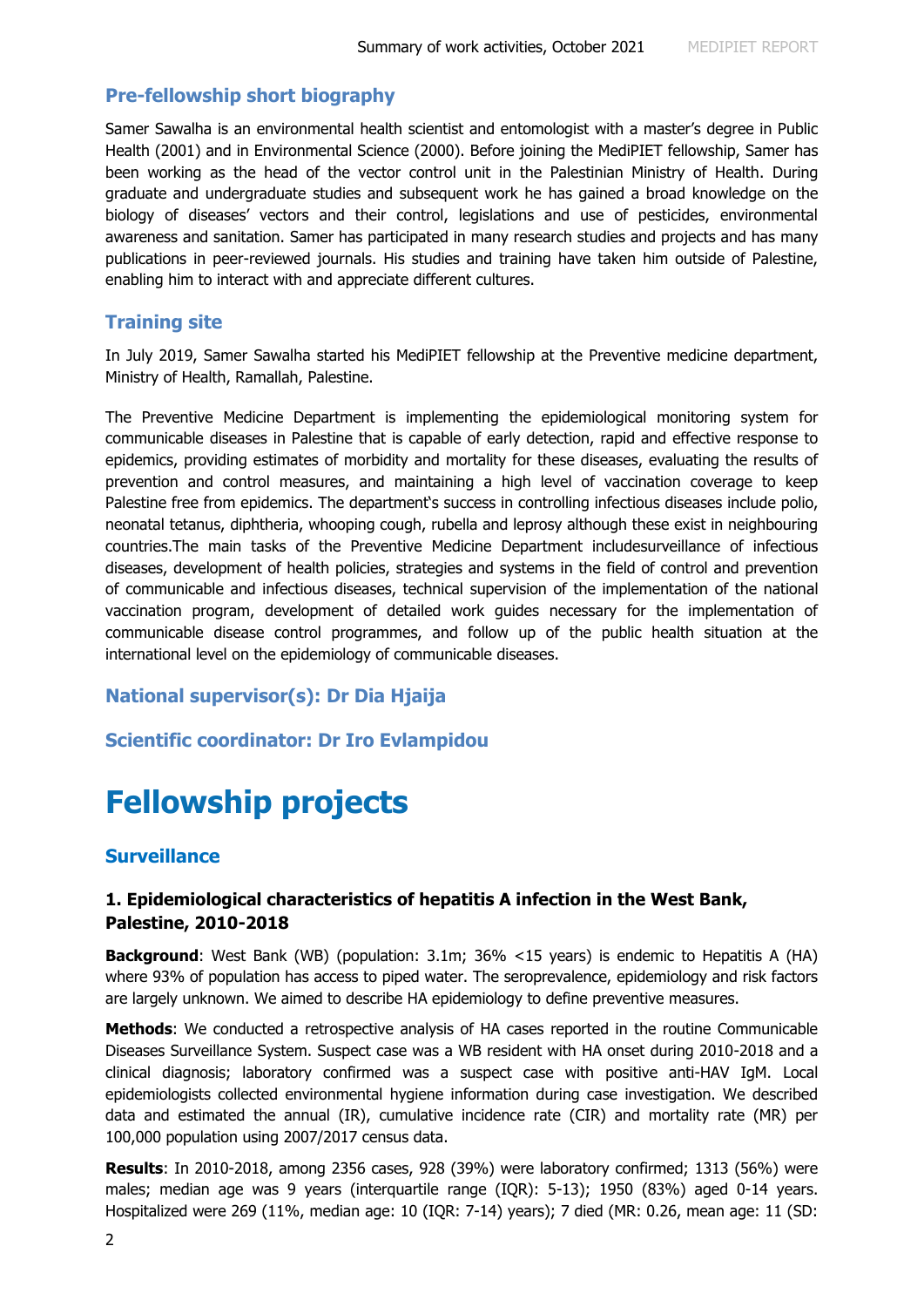4) years). The cumulative, median and mean annual IR were 87, 7.0 (range: 2.8-19) and 9.8 (SD: 6) respectively. The highest IRs were in 2010 (IR: 19) and 2015 (IR: 18), in age groups: 5-14 (IR: 236) and 0-5 years (IR: 99) and in the districts: Jericho (IR: 474) and Bethlehem (IR: 151). Oral-faecal transmission was reported in 99.8% (2247/2252); 42% (947/2267) lived in fair/bad environmental hygiene; 16% (386/2356) had no piped water.

**Conclusion**: HA presented high incidence in pre-/school-aged children and in specific districts with almost half cases living in inadequate hygienic conditions favouring transmission. Improving hygiene and awareness, targeting schools and high risk areas, and investing in safe water supply is imperative to prevent HA infection.

#### **Role and outputs:** Principal investigator

Samer wrote the protocol, cleaned and analysed the surveillance data, prepared a report, wrote an abstract that was peer-reviewed using ESCAIDE's conference abstract evaluation criteria, and presented the study in the MediPIET's online Project Review Module II, 2021.

Supervisor(s): Dr Dia Hjaija

Status: Completed

## **2. Epidemiology of Visceral Leishmaniasis in West Bank, Palestine: analysis using f surveillance system during 1990-2020**

**Background:** Visceral leishmaniasis (VL) is a notifiable disease in Palestine. It is endemic in the West Bank (WB) with no cases in Gaza strip but no recent epidemiological analysis has been performed. This study aimed to review the epidemiology of VL cases reported in WB during 1990-2020 in order to improve understanding of differences in geographical distribution.

**Methods:** We conducted a preliminary retrospective descriptive analysis of VL cases routinely reported in the communicable diseases surveillance system for 1990-2020. We collected the case investigation forms, described the case-counts by age and geographical distribution and estimated the cumulative incidence rate (CIR) per 100,000 population.

**Results:** During 1990-2020, 245 VL cases were reported. The annual average cases during 1990-2000 was 13.5 (n=149, range: 4-32) and during 2001-2020 was 4.8 (n=96, range: 1-9) with a peak in 1995 (n=32; 16%) and a decreasing case-count afterwards. All cases were laboratory confirmed; 238 (98%) were children <10 years and 2 (0.8%) were >62 years. All cases were hospitalized and 3 (1.2%) died: two were females (45 and 64 years), and one was a child (3 years). The CIR (per 100,000) was 11, and by district, in Jenin was 25, Hebron was 18 and in Salfit and Tulkram was 15. Cases were restricted to western West Bank with no cases from the eastern parts in the Jordan valley. During the 1990s, the most affected districts were Jenin (n=55) and Hebron (n=30) with most cases attributed to domestic dogs whereas, since 2001, Jenin reported 7 and Hebron 67 mainly attributed to stray dogs, nearby presence of animals and poultry farms.

**Conclusion:** The geographical distribution and source of infectionof VL cases has changed over the past two decades. Further detailed epidemiological studies identifying risk factors will be very useful to guide preventive and control measures of VL in Palestine.

#### **Role and outputs:** Principal investigator

Samer reviewed the VL epidemiology literature, collected paper-based investigation forms, made simple descriptive analysis and wrote an abstract.

Supervisor(s): Dr Dia Hjaija

Status: Completed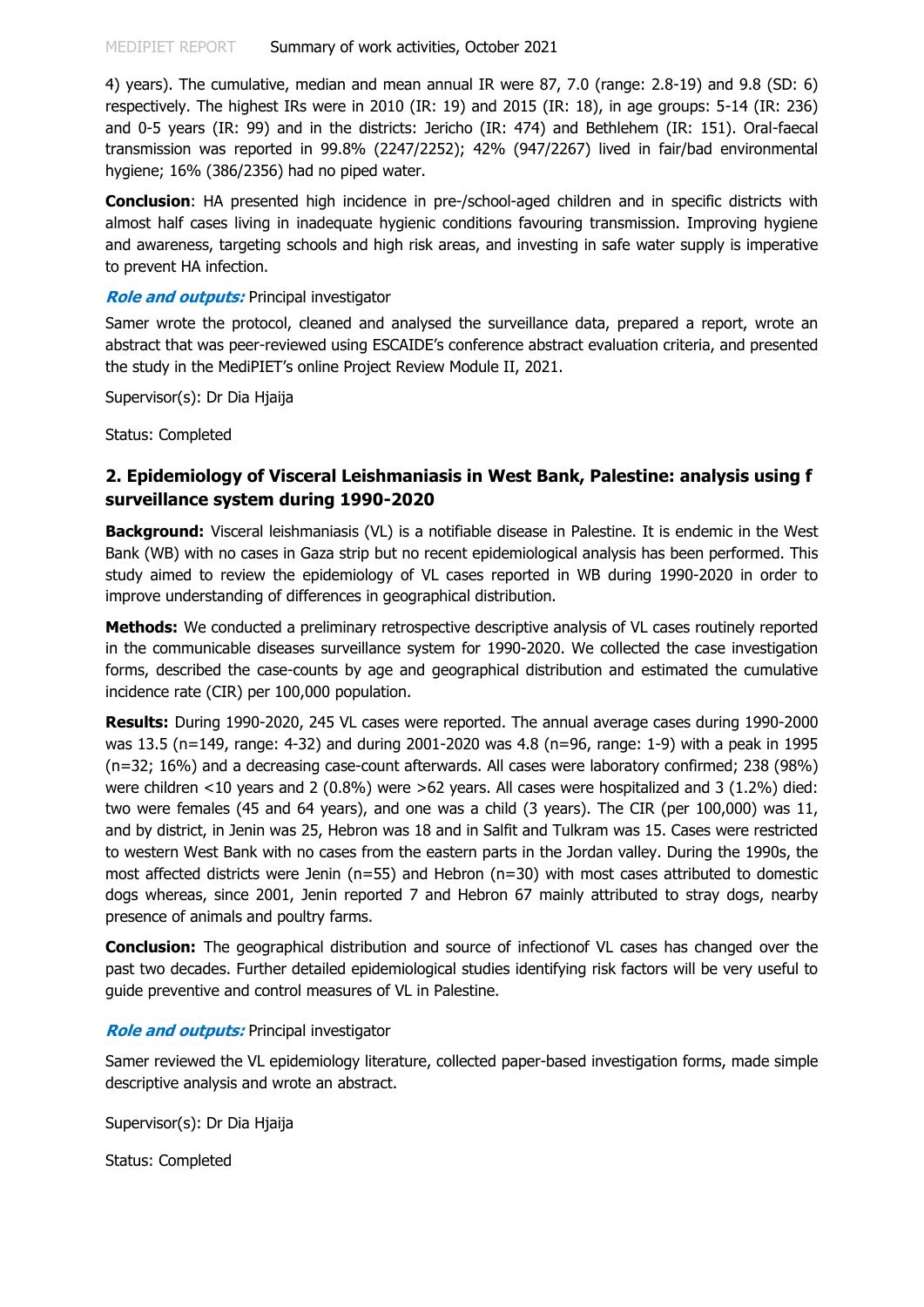### **3. Revision of "Leishmaniasis Case Investigation Form"**

**Background**: In Palestine, leishmaniasis is endemic representing a public health problem and is a notifiable disease in the communicable diseases surveillance system. Case information is collected using a paper-based case investigation form (CIF). The data fields in the CIF were developed in 2008 and do not include sufficient information on risk factors, housing conditions or control and prevention activities around the residency of reported cases. We updated the CIF in order to improve the collected information and quality by the surveillance system.

**Methods:** We reviewed the literature of published studies in peer-reviewed journals and investigation forms used in endemic and neighbouring countries. We compared fields in the current CIF with ones in the published literature. We added new and deleted not relevant fields and grouped the variables in different categories.

**Results:** The new investigation form includes more details on presenting symptoms, laboratory diagnosis, hospitalization and outcome, the place where infection might have occurred e.g. workplace, history of travel, infection in the family, relatives or neighbours, as well as on risk factors and use of insecticides. Thirty seven variables are grouped in eleven sections, the majority categorical, that provide more information on the confirmation of the diagnosis and the possible foci of infection.

**Conclusions:** The updated CIF is clearer, easy to fill and captures the most important case information that allows documenting the case history, identifying possible place of infection and risk factors and, provide quality data for the epidemiological surveillance of leishmaniasis in Palestine.

#### **Role and outputs:** Principal investigator

Samer reviewed the literature and revised the case investigation form.

Supervisor(s): Dr Dia Hjaija

Status: Completed

## **Outbreaks**

## **1. Visceral Leishmaniasis: A case investigation in an urban area, Nablus, Palestine, August 2019**

**Background:** Visceral leishmaniasis (VL) is endemic in Palestine and sporadic cases are reported annually. In August 2019, the Preventive Medicine Department was notified of a VL case in Nablus, a city in which since 1990 only one case was reported, and initiated a case investigation. The aim was to identify the source of infection and the vehicle of transmission in order to implement control measures.

**Methods:** We conducted a face-to-face interview with the patient's relative and neighbours to collect information on travel history, sandfly bites and presence of domestic dogs and foxes in the vicinity. We inspected the patient's and two neighbouring houses and a bird shed, collected sandflies and assessed the sanitation. We sent the patient's microscopy slides to the reference laboratory to confirm the diagnosis by Polymerase Chain Reaction (PCR).

**Results:** The patient was a 62-years-old woman with a kidney transplant in 2015 and under immunosuppressive therapy. In March 2019, she developed symptoms. On 29 July, a bone marrow biopsy microscopic examination was positive and received VL treatment causing kidney complications. The field investigation revealed that, during the previous year, the patient did not travel nor was in endemic foci or exposed to sandfly bites. The patient's houserooms were well ventilated, the walls painted and the windows screened. We collected one sandfly from eight rooms in three houses and none from bird sheds. Sanitation conditions did not support sandfly breeding. In the house's surroundings, no suspected reservoir animals, animal barrows, garbage, plant remains or animal droppings were identified. PCR was negative for Leishmania spp.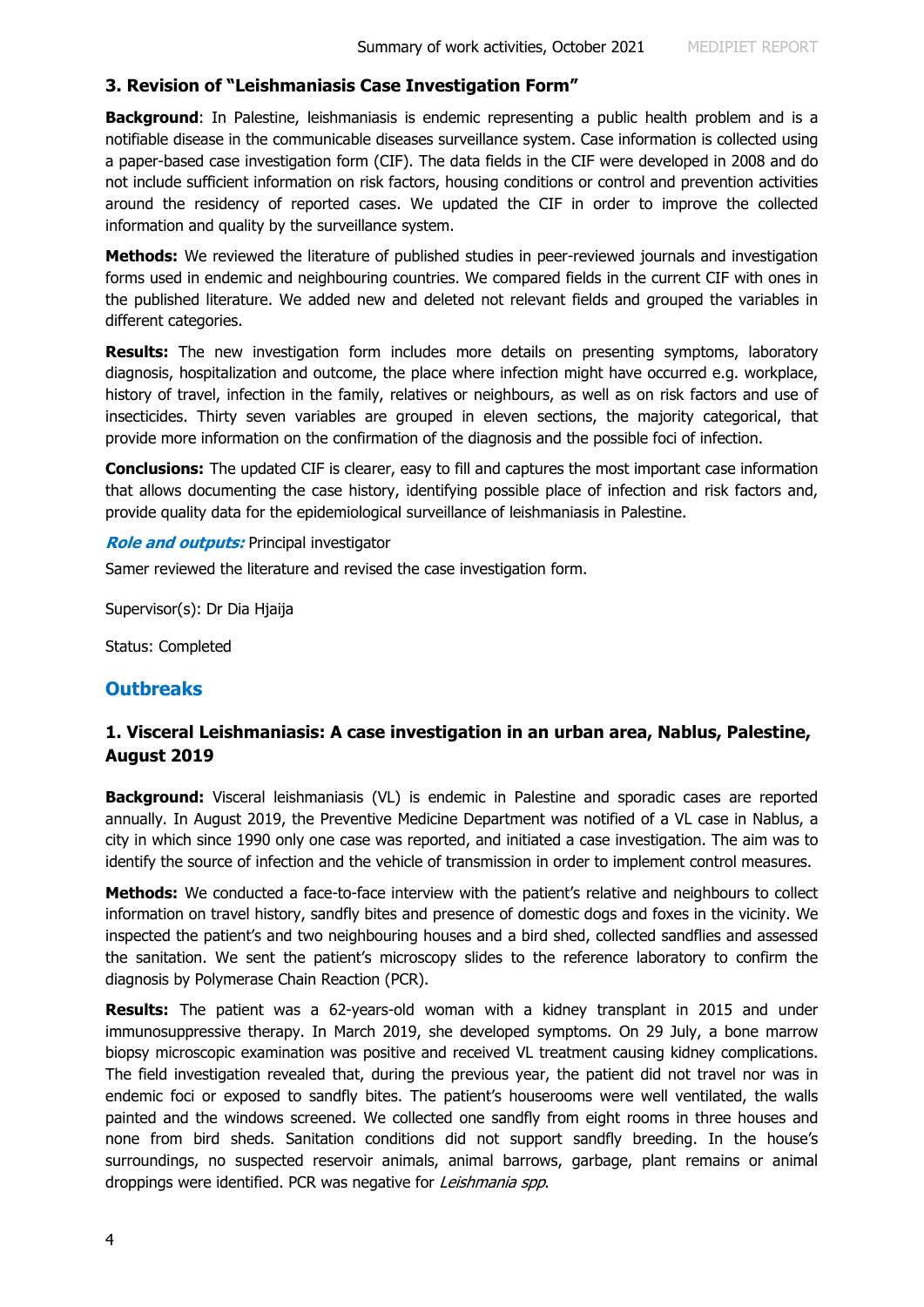**Conclusion**: There was no evidence of local VL transmission as no risk factors were identified and PCR did not confirm the diagnosis. We recommend building laboratory capacity in Leishmania diagnosis and reinforcing the importance of confirmation test at a reference or specialized laboratory.

#### **Role and outputs:** Principal investigator

Samer performed the case investigation and wrote a report in Arabic and an abstract in English. The final report is being translated to English.

Supervisor(s): Dr Dia Hjaija

Status: Completed

## **2. Investigation and follow up of returning travellers from Uganda diagnosed with malaria to prevent disease reintroduction in a former endemic area, Palestine, 2020**

**Background:** Since 1972, malaria has been eradicated in Palestine. Travellers visiting malaria-endemic countries could pose a public health problem although, based on the *Anopheles spp*. prevalence, the risk of reintroduction is low. On 5 February 2020, the Preventive medicine Department was notified of imported malaria cases among returning travellers from Uganda. An investigation was initiated to identify any possible secondary transmission and implement control measures.

**Methods:** We conducted phone interviews with all returning travellers and their family members and followed them up twice in four weeks. We collected information on malaria symptoms, travel history and possible exposures. We carried out a mosquito survey in the cases' residencies and their surroundings to identify any Anopheles spp..

**Results:** Among nine returning travellers, three (attack rate: 33%) reported being diagnosed with malaria, treated and recovered in Uganda where they had travelled on 22 December 2019 and returned to Palestine on 28 January 2020, four days after recovery. All cases were Palestinian males, aged 40-62 years. They took malaria prophylaxis with Mefloquine and completed the course as prescribed. During their stay in Uganda, they used non-insecticide treated mosquito nets but not mosquito repellent and were exposed to mosquito bites. No one of the nine travellers and 38 family members showed any malaria symptoms during the four weeks of follow up. We collected six mosquitoes from inside the houses of the cases and larvae from three containers in the surroundings that all were Culex spp..

**Conclusion:** There was no secondary malaria transmission arising from this imported cluster. Authorities should educate travellers to malaria-endemic countries to avoid mosquito bites using mosquito repellent and insecticide treated nets. There is a need to establish a malaria screening system at points of entry for travellers coming from malaria-affected areas and to implement a surveillance system to monitor Anopheles mosquitoes.

#### **Role and outputs:** Principal investigator

Samer performed the investigation and mosquito survey and wrote a report and an abstract.

Supervisor(s): Dr Dia Hjaija

Status: Completed

## **3. An outbreak of Gastroenteritis in the district of Camarma, 2002: a simulated outbreak investigation**

**Background:** On 19th April 2002, the local epidemiology service received an alert regarding an increased number of gastroenteritis cases in Camarma de Esteruelas, Spain and conducted an epidemiological outbreak investigation to identify the cause and source and to implement control measures.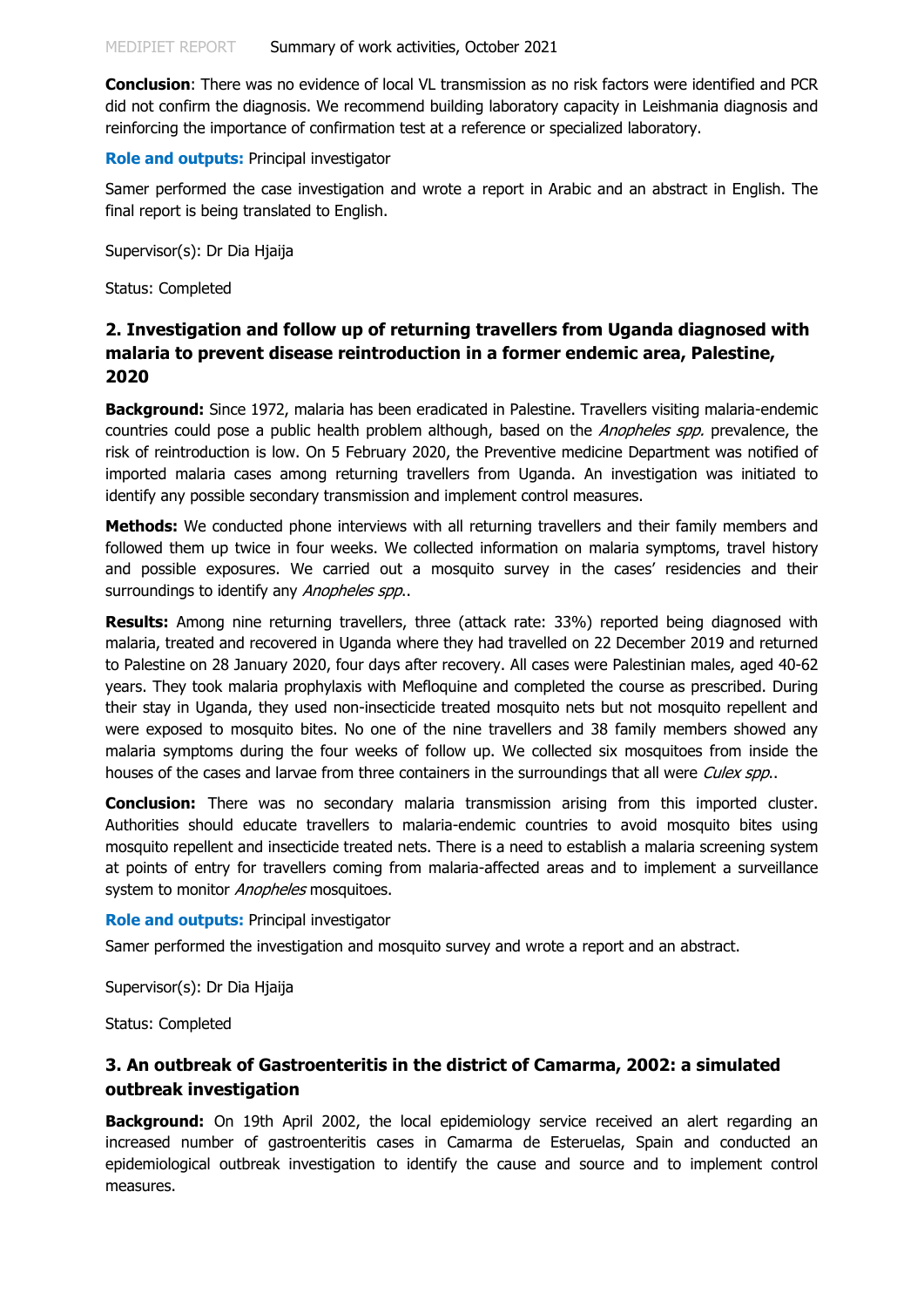**Methods:** A case was a Camarma resident or visitor during three days previous to disease onset, who, between 01/03-10/05/2019, presented with vomiting and/or diarrhoea, with or without nausea, fever, malaise, headache, abdominal or muscle pain. We performed a retrospective case-control study including only primary and co-primary cases where controls were selected randomly from the telephone directory. We performed telephone interviews using a structured questionnaire. We calculated odds ratios (ORs) and 95% confidence intervals (95%CIs) using logistic regression. We collected stools from cases and water specimens from the water supply system.

**Results:** Among 136 (99%) cases, 119 (88%) were primary and co-primary. Symptoms included diarrhoea (85/110; 77%) and vomiting (82/110; 76%) lasting a median of 2 (interquartile range (IQR: 0.5-7) days. In the epicurve, we observed multiple peaks. Among 62 cases and 62 controls, the median age was 13 (IQR: 3-60) and 32 (IQR: 5-60) years respectively (p-value<0.000) with no difference in sex (p-value=0.591) while 55 (89%) cases resided in zone 1 versus 44 (71%) controls (p-value=0.014. In the multivariate analysis, comparing to controls, the odds of developing the disease were higher among cases <15 years (OR: 7.38, 95%CI: 3.09-17.6) and with increasing consumption of tap water (OR: 1.11, 95%CI: 1.03-1.21 per unit increase). All faecal and water specimens were negative for pathogenic microorganisms.

**Conclusions**: The findings suggest that the cause of this outbreak was viral and the source was the tap water, especially among younger people, however this was not confirmed via laboratory testing. The water supply system disinfection process was reviewed and areas of improvement were identified.

### **Role and outputs:** Principal investigator

Samir performed the simulated outbreak investigation. He developed an outbreak investigation questionnaire (Microsoft Word) and a data entry form using EpiInfo, performed data analysis and wrote the final report.

Supervisor(s): Dr Iro Evlampidou

Status: Completed

## **Research**

## **Effectiveness of insecticide thermal fogging in hyrax dens in the control of leishmaniasis vectors in rural Palestine, 2019: a prospective controlled interrupted time series study**

**Background:** Zoonotic cutaneous leishmaniasis (ZCL) is endemic in Tubas, Palestine and transmitted by Phlebotomus sandflies inhabiting dens of hyraxes, the reservoir animal. Control measures are implemented since 1996 but cases still occur. We estimated the effect of insecticide thermal fogging inside hyrax dens on decreasing sandfly density and leishmania infection.

**Methods:** During July-September 2019, we conducted a 12-week controlled interrupted time series study in two control and one intervention sites containing three hyrax dens each. We implemented Permethrin thermal fogging in the intervention site at week 6 and measured weekly and 36hrs postintervention the sandfly abundance inside dens using CDC light traps. We performed Next-Generation Sequencing to identify sandfly *Leishmania spp.* infection. We calculated the abundance reduction (AR) using Mulla's formula and negative binomial regression.

**Results:** Among 11427 collected sandflies, females were 7339 (64%) and *Phlebotomus spp.* were 1786 (16%) comprising ten species; P. sergenti was the dominant (N=773, 43%) with P. arabicus (N=6) being reported for the first time in Palestine. After fogging, *Phlebotomus spp.* AR was 93% at 36hrs, 78% at two weeks and 41% overall post-intervention (Mulla's formula). In the regression models, *Phlebotomus spp.* density in intervention site decreased by 74% (IRR: 0.26, 95%CI: 0.12-0.59) overall and at two weeks (IRR: 0.26, 95%CI: 0.11-0.57). Pre-intervention, Leishmania infection in the intervention site was 14% with zero infections until week two post-intervention. At week three the AR was 94% and density decreased by 82% (IRR: 0.18, 95%CI: 0.07-0.42).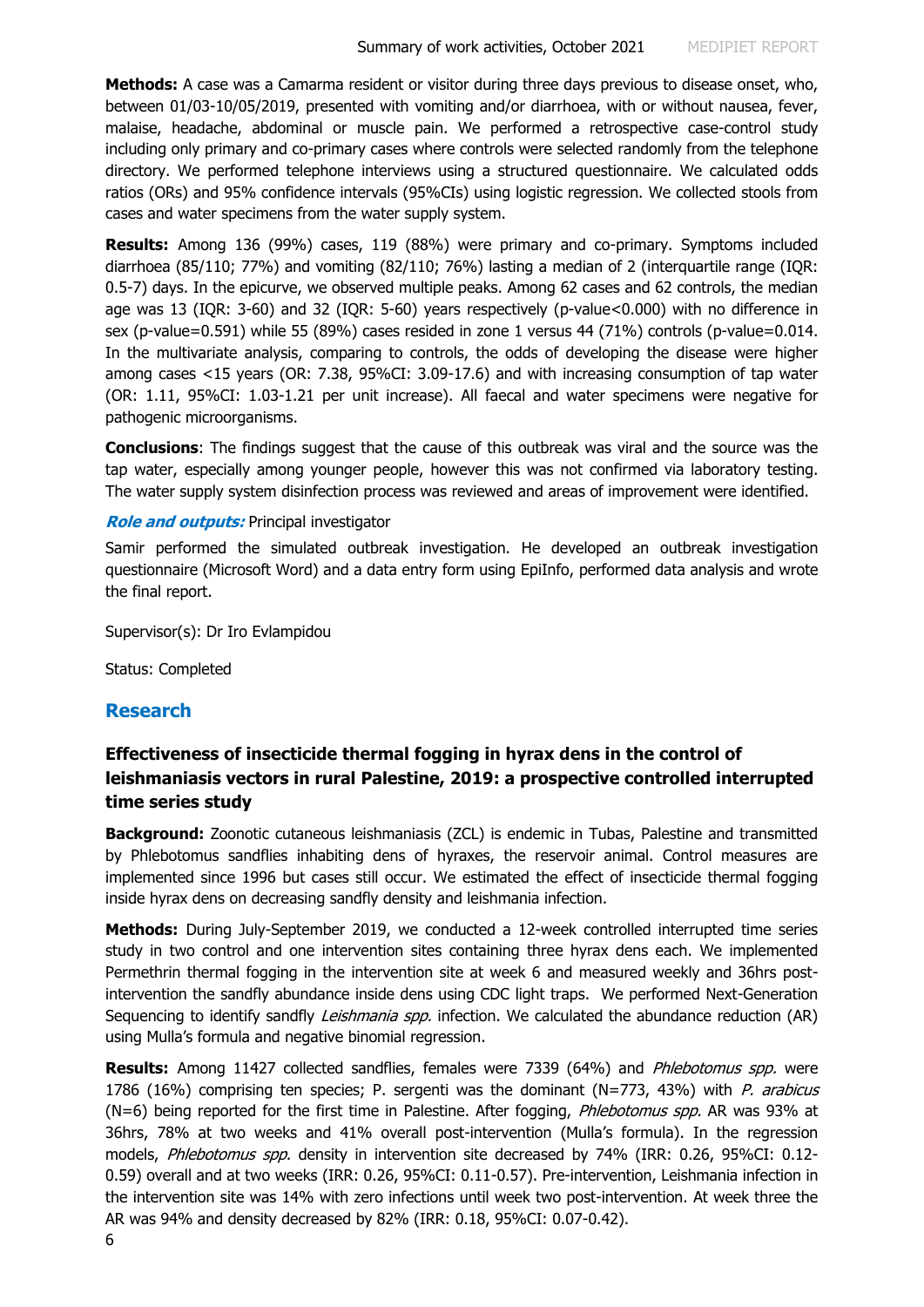**Conclusions:** Fogging hyrax dens reduced sandfly abundance and leishmania infection during the study period and especially two weeks post-intervention suggesting that it could be an effective source reduction of ZCL vector measure when applied bimonthly. Future randomized controlled trials are needed to confirm the effectiveness of fogging hyrax dens on decreasing ZCL incidence.

#### **Role and outputs:** Principal investigator

Samer wrote the protocol, implemented the study and performed the intervention, collected and identified sandflies and entered, cleaned and analysed the data. He presented a poster at ESCAIDE 2020 online conference. He wrote a manuscript and submitted it to a peer-reviewed journal (PLOs Neglected Tropical Diseases).

Supervisor(s): Dr Dia Hjaija

Status: Completed

## **Scientific communication**

- 1. Sawalha S, Al-Jawabreh A, Hjaija D, Evlampidou I. Insecticide thermal fogging in hyrax dens is effective in the control of leismaniasis vectors in rural Palestine, 2019. Poster presentation atthe European Scientific Conference on Applied Infectious Disease Epidemiology (ESCAIDE) 2020; 24- 27 November 2020; Online
- 2. Sawalha S, Al-jawabreh A, Hjaija D, Ereqat S, Nasereddin A, Al-jawabreh H, Evlampidou I. Effectiveness of insecticide thermal fogging in hyrax dens in the control of leishmaniasis vectors in rural Palestine, 2019: a prospective controlled interrupted time series study. PLoS Negl Trop Dis. (manuscript under editor review).

## **Teaching experience**

- 1. Module facilitator: prepared and presentedan online lecture (10 minutes) on "Leishmaniasis Epidemiology and Control in Palestine" including an overview of his research project at the MediPIET "Zoonotic and Vector Borne Diseases"training module, taking place online on 19-30 October 2020. The audience was fellows, Epidemiologists and Public health professionals from the MediPIET network countries
- 2. Module facilitator: prepared and presented an online lecture (22 minutes) on "Leishmaniasis Epidemiology and Control in Palestine" including an overview of his research project at the MediPIET Second Training of Trainers (ToT) on "Strengthening Country capacities on intersectoral preparedness and response to face threats from a One Health perspectives", taking place online on 15 March-15 April 2021. The audience was fellows, Epidemiologists and Public health professionals from the MediPIET and MediLabSecure participating institutions and countries
- 3. Workshop attendance, preparation and delivery of face-to-face presentation on "Vector Surveillance and Control in Palestine" at the Sixth Singapore International Dengue Workshop, 21- 25 October 2019, Singapore, Singapore Cooperation Programme

## **Miscellaneous**

### **A. COVID-19 related activities**

- 1. Participated in COVID-19 response activities of the General directorate of Public Health Palestine and in some activities related to the control and prevention of COVID-19 including review of the preparedness plan, preparation of a list with recommended disinfectants and precaution measures in the use ofdisinfectants
- 2. Followed up and reviewed with colleagues the publications from WHO, ECDC and Ministries of Health of different developed countries and published research on coronavirus and the recommended preventive measures.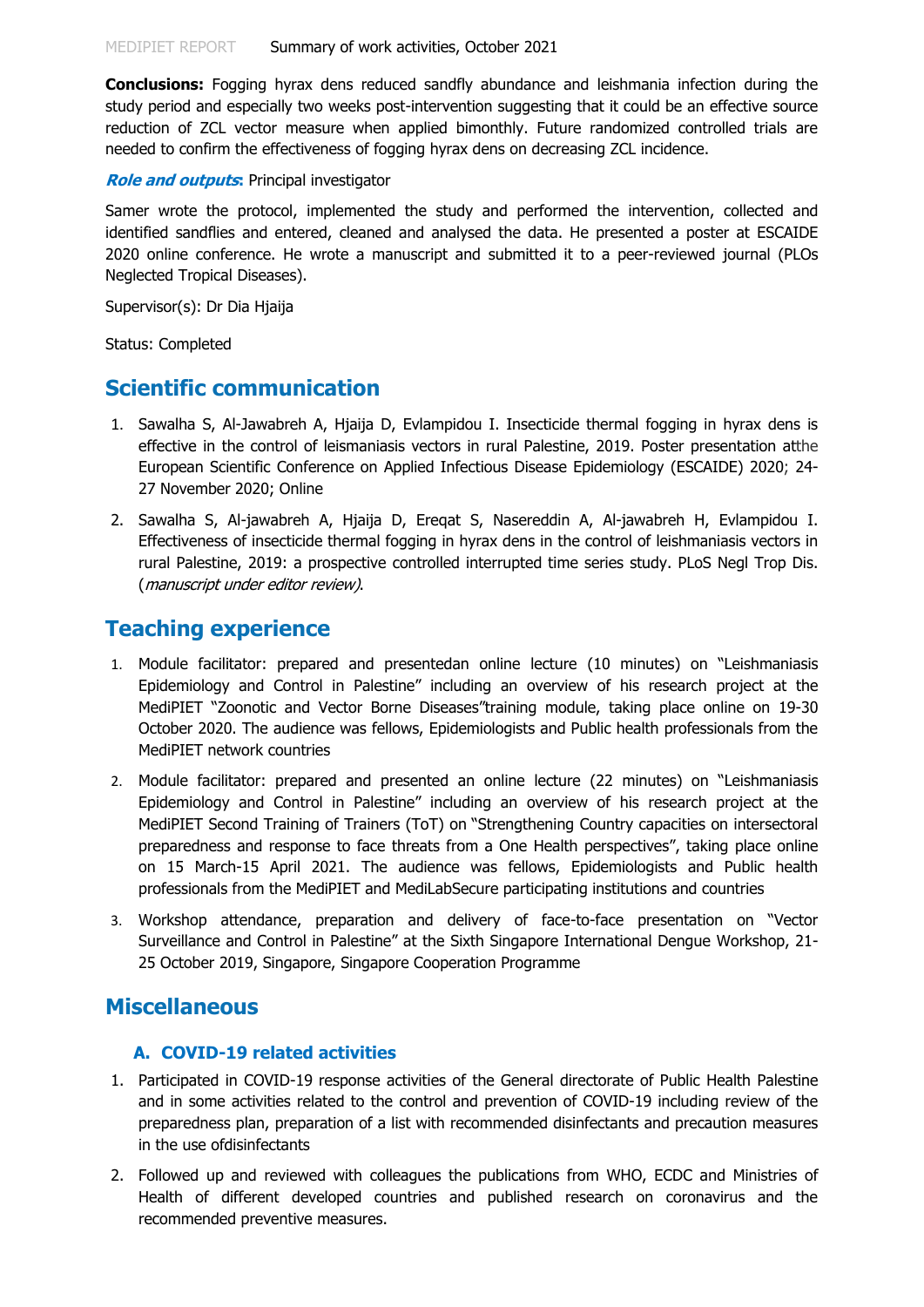3. Prepared recommendations on the use of disinfection chambers, street disinfection, initiation of wastewater testing as an early-warning surveillance tooland handling of COVID-19 dead bodies as recommended by WHO

## **B. Other**

- 1. Live radio interview (10 minutes) at the "Coffee Break" programme of Raya FM Radio, on mosquito borne diseases and control measures aim to increase awareness in the audience, on 26 July 2019. The interview is posted on the Raya FM Radio Webpage.
- 2. Workshop presentation at the "National Accountability Day: Usage of Pesticides in agriculture" organized by the Palestine Technical University that included a Questions and Answers session with the audience on the effect of pesticides on Human Health, the significance of pesticides on health in Palestine, and the role of MoH on the control of misuse of pesticides and testing of pesticides residue in food.
- 3. Ability to apply the "Roadmap toward the harmonization of entomological surveillance systems in the Mediterranean area regarding the risks of mosquito borne virus transmission'' in Palestine in collaboration with MediLabSecure. The vector control unit, Ministry of Health, Palestine, is planning to develop a surveillance system for mosquitoes, and the road map seems to be appropriate. Samer translated parts of the document to distribute and discuss with MoH stakeholders, in order to obtain the commitment of decision-makers and allocate the necessary budgets [https://www.medilabsecure.com/documents/site/roadmap\\_entomo\\_surveillance.pdf](https://www.medilabsecure.com/documents/site/roadmap_entomo_surveillance.pdf)

# **Next steps**

- Estimate the leishmaniasis incidence up to 2021 in Tayasir to see if there was actually any decrease in the number of reported cases as aresult of the research project on insecticide thermal fogging of hyrax dens in the surrounding of the village that occurred in 2019, carryout time series analysis and publish a follow up paper/short communication
- Discuss the findingsof theresearch project with health professionals at the ministry of health and local village councils and municipalities in order to apply thermal fogging inside hyrax dens and control leishmaniasis.
- Improve the surveillance system of vector borne diseases
- Perform research studies on control of vectors of neglected tropical diseases
- Carry out survey to study mosquito distribution in Palestine
- Study the effect of different plant species distribution on cutaneous leishmaniasis distribution
- Finalize the translation of the "Roadmap toward the harmonization of entomological surveillance systems in the Mediterranean area regarding the risks of mosquito borne virus transmission'' document and explore the possibility of implementation with relevant stakeholders

# **Supervisor conclusion**

During the MediPIET fellowship, Samer was involved in several activities related to vector borne diseases and other communicable disease including:analysis of hepatitis A surveillance data, outbreak investigations, training health professionals and the main research project on the effectiveness of insecticide thermal fogging to control sandfly vectors of cutaneous leishmaniasis. This research project is an important contribution to public health and the Ministry of Health will adopt this new control strategy as one of the main control measures to prevent zoonotic cutaneous leishmaniasis in Palestine. Samer has succeeded in performing his assignments and developed his skills for intervention epidemiology and scientific communication. I am confident that Samer will continue to work on improving public and environmental health in Palestine.